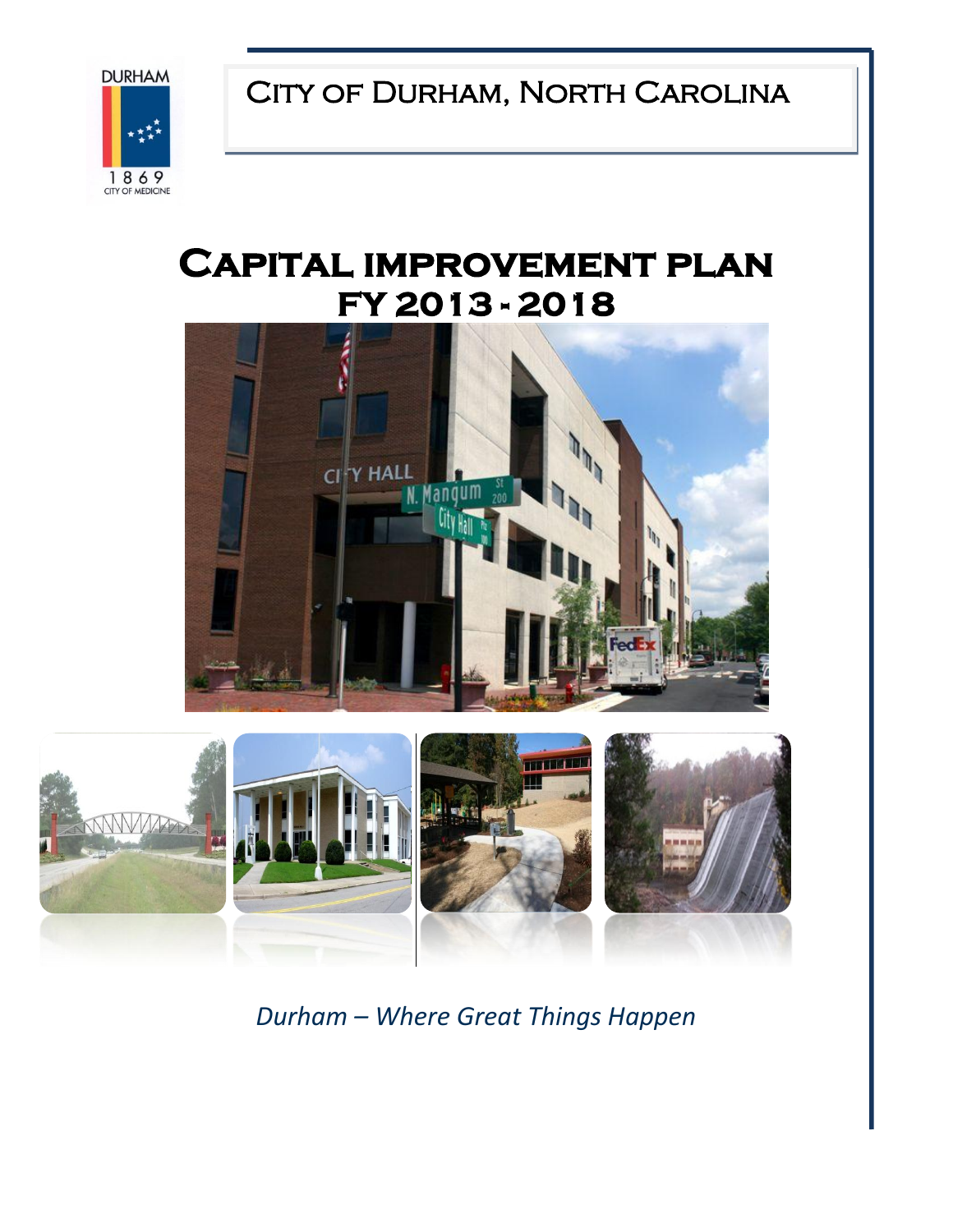

**MAYOR** William V. "Bill" Bell

#### **CITY COUNCIL**

Eugene A. Brown Diane Catotti Howard Clement, III Cora M. Cole-McFadden Steve Schewel J. Michael Woodard

> **CITY MANAGER** Thomas J. Bonfield

**CIP COORDINATOR** John J. Allore

#### **CIP ADVISORY COMMITTEE**

**Bertha T. Johnson,** Budget and Management Services **John J. Allore,** Budget and Management Services **Christina Tookes**, Budget and Management Services **Ted Voorhees,** City Manager's Office **Keith Luck,** City-County Planning **Jim Soukup,** Emergency Communications **Rose Britton,** Finance **Jeff Bunnell, Christel Mangum and Christopher Iannuzzi,** Fire **John Ferguson and Rik Rasmussen,** Fleet **John Gregory and Neeton Nichols,** General Services **Robert Wade,** Community Development **Chris Dickey,** Office of Economic and Workforce Development **Beth Timson,** Parks and Recreation **Deborah Chelette and Bill Gascoigne,** Police **Ed Venable,** Public Works **Daniel Terry,** Technology Solutions **Wesley Parham,** Transportation **Jerry Morrone and Martha Zeigler,** Water Management

**SPECIAL THANKS TO Vivienne Bass,** Executive Assistant, Budget and Management Services **Peggy McFarland,** Finance **Marion Hickok and Jeff Faucette,** Technology Solutions **Printing by:** The Printshop Division of the Finance Department

*Durham – Where Great Things Happen*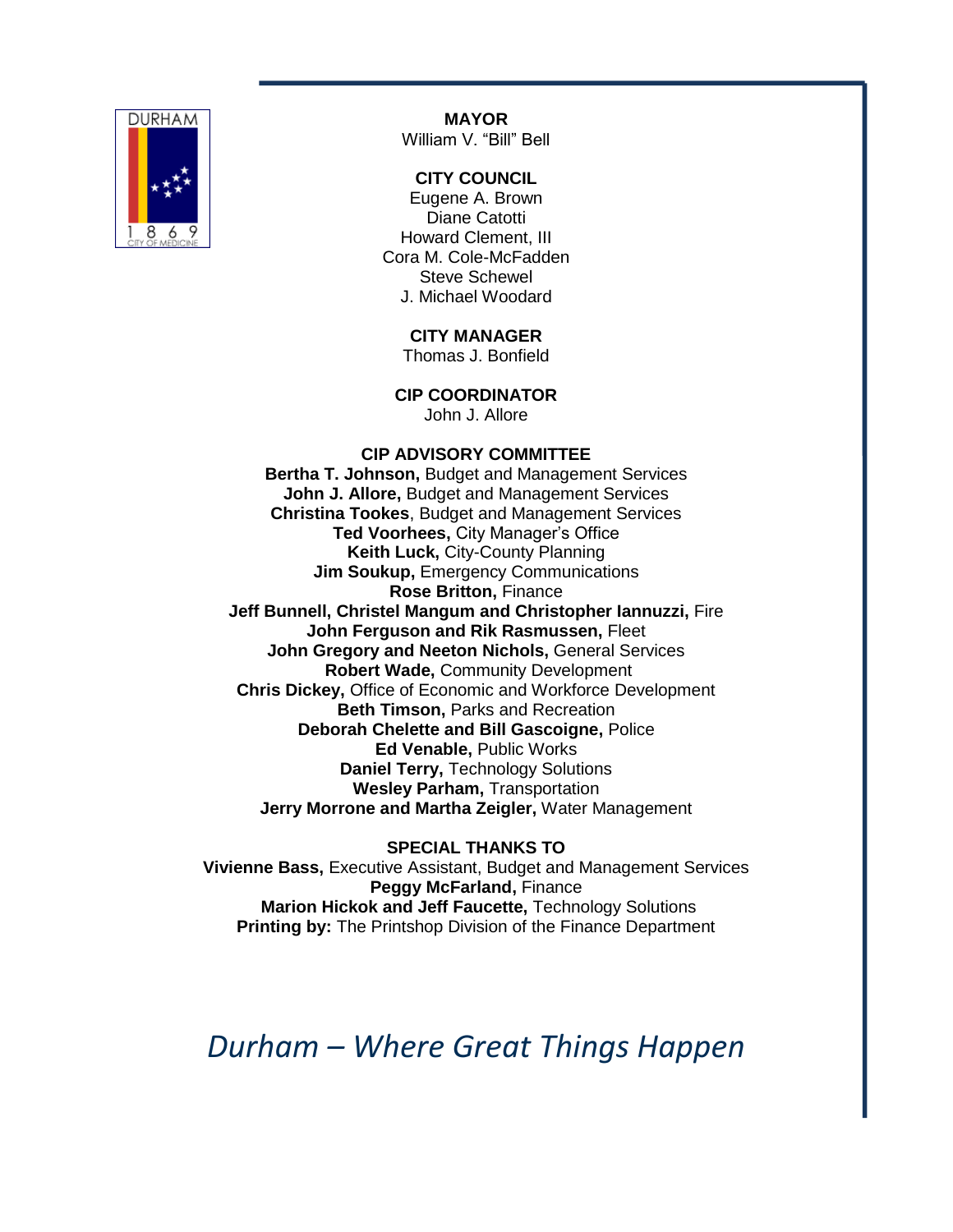

### The Mission

To provide quality services to make Durham a great place to live, work and play.

### The Vision

Durham is the leading city in providing an excellent and sustainable quality of life.

## Council Goals

- **★** A Strong and Diverse Economy
- Safe and Secure Community
- Thriving Livable Neighborhoods
- Well-Managed City
- **★ Stewardship of City's Physical Assets**

## About the Cover

The cover depicts activities that support the Culture of Service organizational renewal and employee engagement undertaking. City of Durham employees have the opportunity every day to make a difference. It may be a big difference or a small difference, but the opportunity is there. Most public service employees choose to work in local government because they want to make a difference in the community and in the lives of others. In fact, many feel a "calling to serve." The Culture of Service seeks to engage employees' discretionary efforts in three areas: Service to Self, Service to Coworkers and Service to Community. One aspect of Service to Self is physical and emotional health. Healthy employees are better prepared to serve others. Service to Coworkers emphasizes cooperation and collaboration. The STARs employee recognition program highlights peer and resident recognition of excellence among employees. Service to Community encompasses not only quality in regular duties but also volunteer efforts in the community. This past year volunteers dedicated more than 1,000 hours of service toward building a home with Habitat for Humanity and numerous hours assisting children, schools and non-profit organizations in the community.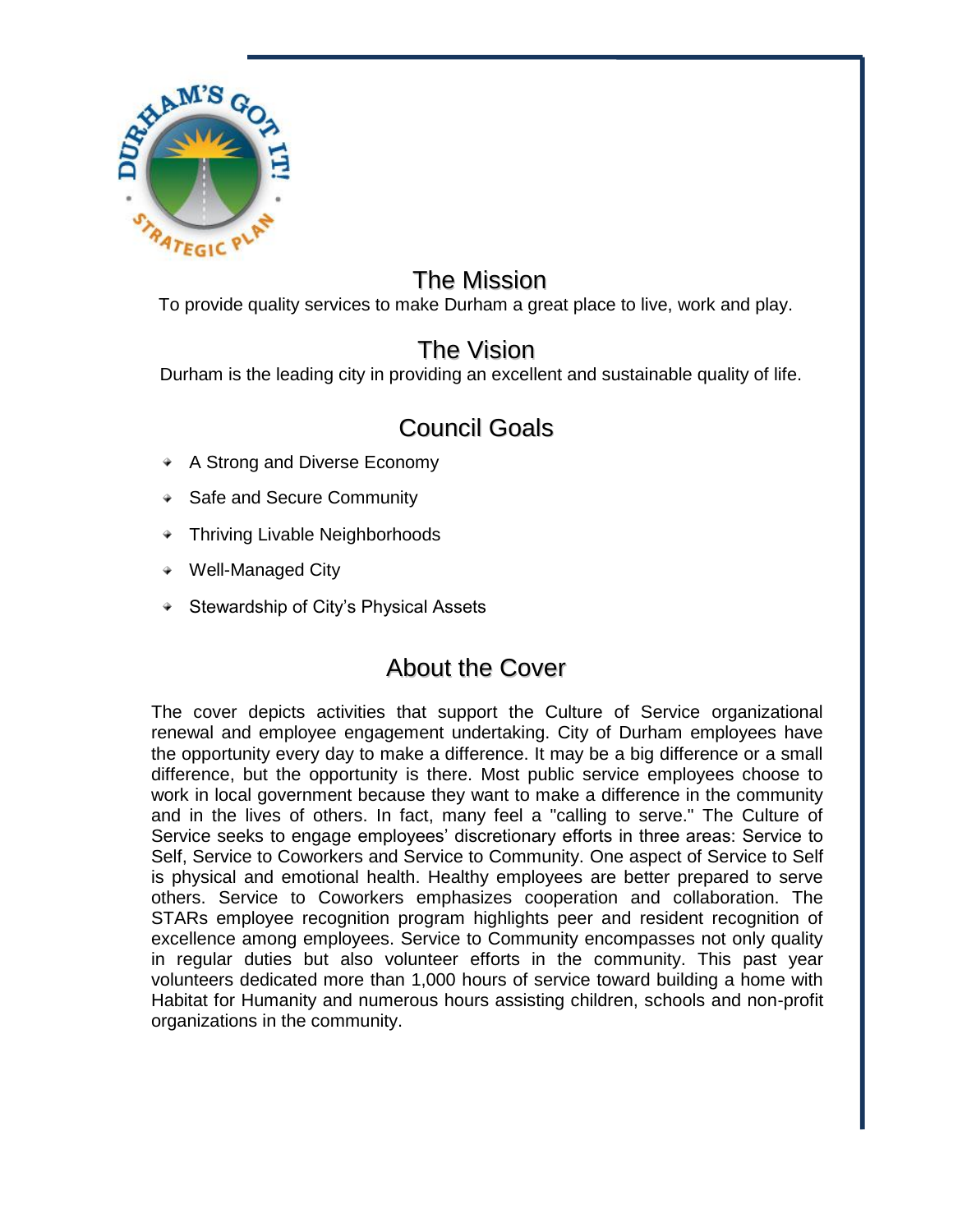#### **CITY OF DURHAM CAPITAL IMPROVEMENT PROGRAM PROCESS**

The Capital Improvement Program (CIP) is a statement of the City of Durham's policy regarding longrange physical development. It is vital to the City because it is the principal planning tool designed to achieve urban growth and development. This program is developed for a six year period and is updated and revised annually. To be included in the CIP, a project must require a total expenditure of at least \$100,000.

By providing a planned schedule, cost estimates, and location of public sector improvements, the Capital Improvement Program provides private sector decision makers with valuable information upon which to base investment decisions. It also provides local elected officials and the public with valuable information concerning proposed public facilities and their associated costs. Ultimately, this coordination of orderly and efficient programs of private and public investment will benefit the City.

#### **The 2013 CIP Process**

For the preparation of the 2013-18 CIP the City continues its strategic prioritization process in the selection of capital projects. The process involves the participation of senior management, the internal CIP advisory committee, and the citizen capital improvement panel. Focusing on the strategic capital needs of the City, the CIP has been reduced by eliminating projects that were no longer considered the highest priority for the City, and removing items that - though important - cannot be considered in the current capital plan. These last *"requested but unfunded"* items are now catalogued in section XI of the CIP book. Though not a current priority, these projects could form the basis for future bond referenda for the City. Keys to ensuring that the City's capital needs will continue to be met under restrictive financial limitations include asset management, effective project costing, and ongoing prioritization of capital projects.

#### **CIP Preparation**

The CIP process includes a professional analysis of projects, the guidance of citizens, businesses, and community leaders, and the leadership of the City Manager and City Council to produce a sound CIP for FY 2013-2018. The City also maintains a web-based application that allows citizens to view an update on all capital projects at: [http://ww2.durhamnc.gov/cip/.](http://ww2.durhamnc.gov/cip/)

#### **CIP PROCESS**

The FY 2013-18 CIP process included the participation of a CIP Advisory Committee, a Scoring Team, and a Citizen Capital Improvement Panel (CCIP).

The CIP Advisory Committee consists of representatives from across the organization and charged with:

- 1. Aligning projects with identified master and strategic plans.
- 2. Identifying issues that may be roadblocks to successful project management.
- 3. Strengthening cross-functional communication between internal project managers.
- 4. Focusing on continuous improvement in the Capital Improvement Process.

The Scoring Team was composed of CIP Internal Committee members who are City staff with professional expertise in the range of project categories. The team was charged with:

- 1. Reviewing and refining the project scoring matrix.
- 2. Guiding departments through the project scoring process.
- 3. Ensuring consistency, fairness, and objectivity through the scoring and ranking process.

The Citizen Capital Improvement Panel (CCIP) is composed of business and community leaders charged with:

- 1. Helping City staff prioritize the right combination of new capital improvement projects.
- 2. Advising the City Council of the most critical CIP projects to meet the City's ongoing needs.
- 3. Evaluating and recommending projects for funding in the Capital Improvement Plan.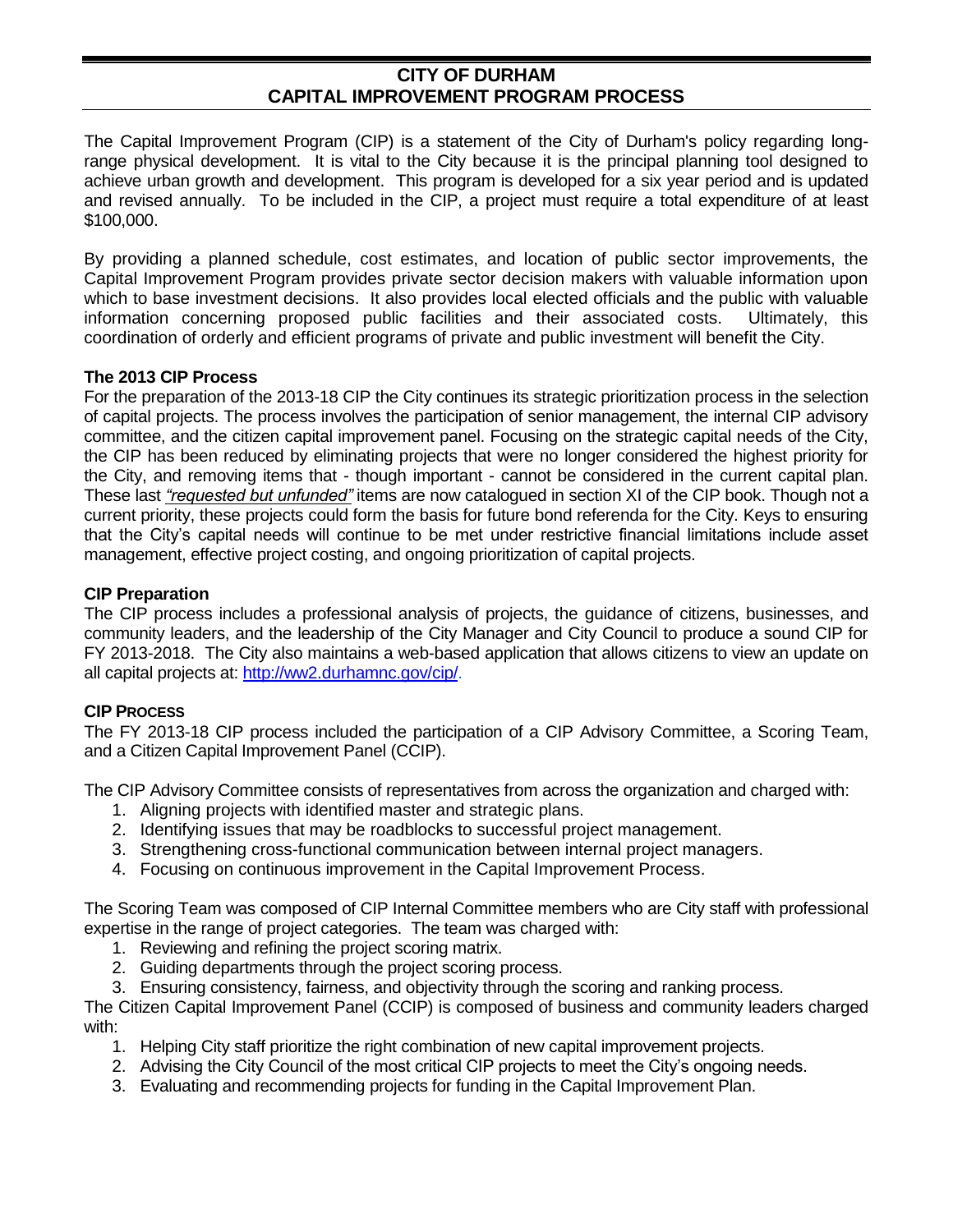The Budget and Management Services Department (BMS) initiated the CIP process by soliciting proposals from departments for capital project needs within the scope of their operations. The CIP Advisory Committee assisted with the identification of projects. Departments scored their own projects using the refined scoring matrix. Department staff presented their rationale for project scores to the Scoring Team, who then reviewed all project scores and modified scores to ensure consistency and objectivity.

While the Scoring Team managed the internal review and assessment of requested projects, the CCIP received a presentation on capital project needs, and developed guiding principles by which projects are prioritized.

The FY 2013-18 CIP includes approximately \$63.9 million for capital projects funded through impact fees, enterprise funds, grants, the capital project fund, pay-go funding, and debt financings. The majority of these projects are Enterprise Fund projects.

The recommendations of the CIP Advisory Committee, the Scoring Team, and the CCIP were submitted to the City Manager for review and were presented to the City Council. The Plan was adopted by the City Council on June 18, 2012.

#### **GOALS OF THE CIP**

The CIP is prepared with the guidance of two major goals:

- *1. To address the City's immediate and long-term capital needs*, especially those related to:
	- Maintaining the existing infrastructure in order to protect the City's investments.
	- Expanding the tax base in a way that will benefit both future and current citizens.
	- Managing and encouraging orderly growth in compliance with the Comprehensive Plan.
	- Providing City services in the most efficient and safe manner.
	- Maintaining and improving the quality of life in a way that enhances the perception of the community by citizens and potential investors.

#### *2. To explore all feasible funding sources (as time and resources permit) in order to finance the City's capital needs.*

The CIP is also prepared with the guidance of the five adopted goals of the City Council:

- A Strong and Diverse Economy
- Safe and Secure Community
- Thriving Livable Neighborhoods
- Well-Managed City
- Stewardship of City's Physical Assets

#### **FUNDING PRIORITIES**

Projects with the following characteristics are given priority for funding:

- Public health and public safety prevents or corrects a major or minor health or safety hazard.
- Legal requirement clearly demonstrates a mandate by State or Federal law.
- Major deferred maintenance on existing, large infrastructure/facilities lack of project will likely result in compounded repair costs in the future and/or materially disrupts the enjoyment of the facilities.
- Economic development directly increases net annual revenues and creates indirect community wealth, i.e. jobs, business retention, etc.
- Cultural, social, or leisure demand directly addresses a major cultural, social, or leisure demand.
- Operating budget impact directly reduces operating costs or is eligible for available funding sources.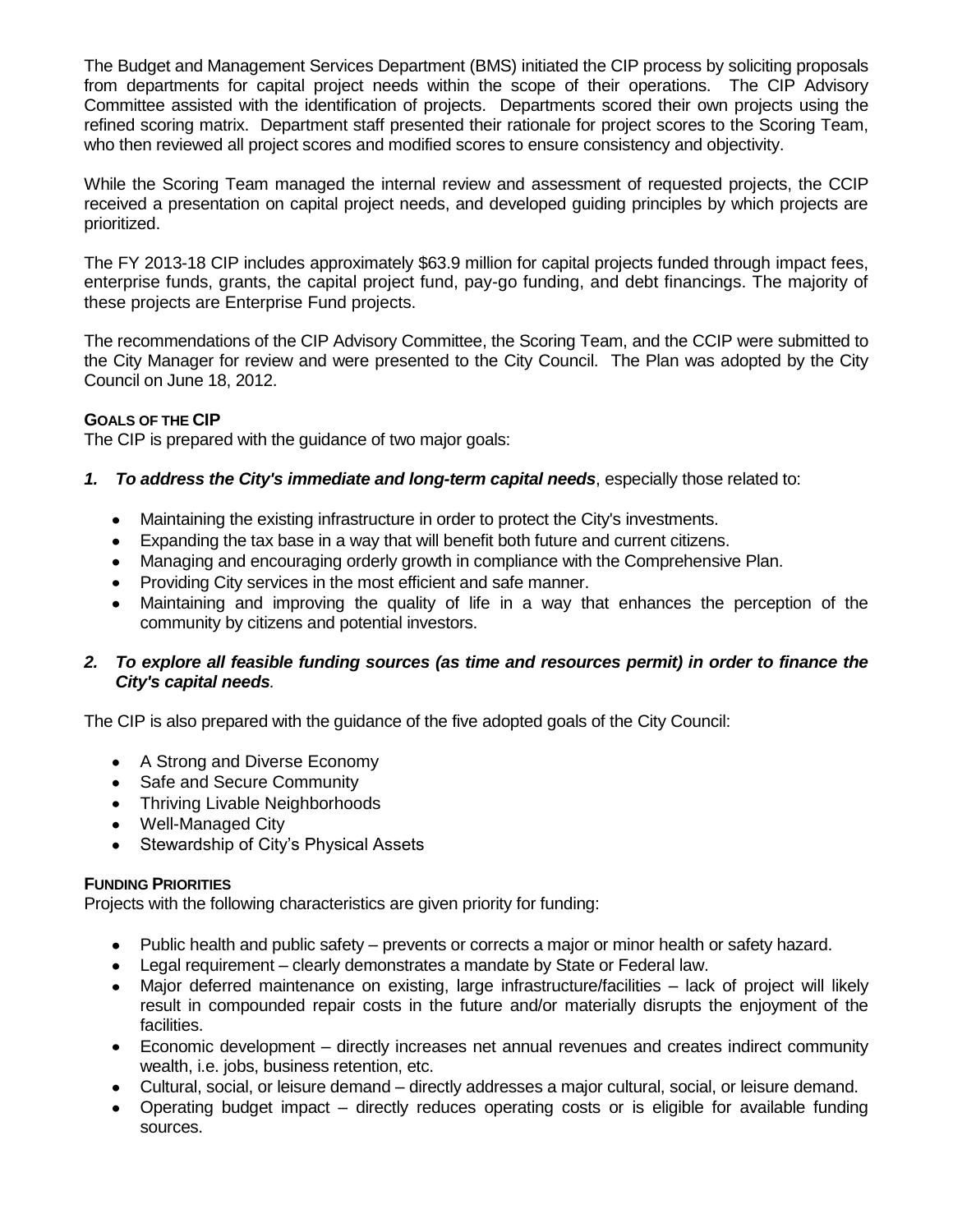- Extent of primary service area serves the entire City.
- Relationship to other projects completes a project that is underway or advances the effectiveness of another project.
- Comprehensive plan or policies is consistent with the City's existing long range plans.
- Equitable distribution considers geographic, environmental and socio-economic balance.
- Green projects uses sustainable environmental building principles and minimizes traffic and  $\bullet$ sprawl.
- Joint use combines two or more projects in the same site or facility resulting in immediate or future savings.
- Enhance artistic/cultural heritage preserves existing cultural activities and historic features of the community or attracts new beneficial cultural and artistic activities.
- Best practices maintains the City's systems or facilities for delivering services and information to  $\bullet$ the public.

#### **RELATIONSHIP OF THE CIP TO THE OPERATING BUDGET**

The operating budget and the CIP are closely related. The CIP is a program that matches the City's major capital needs with the financial ability to meet those needs. As a plan, it is subject to change. However, a sound and reliable CIP is critical to maintaining the good financial health of the City.

CIP projects that are proposed to be funded via the General Fund, Water and Sewer Fund and Stormwater Fund are intended to be included in the annual budget in the appropriate year(s). Even so, because circumstances may change between the adoption of the CIP and the annual budget, CIP projects must be resubmitted as part of each department's annual capital improvement budget request. Funds for such projects are not available unless and until they are included by specific ordinance in the annual budget approved by the City Council. The needs greatly outpace the resources available to address adequately, so many projects are deferred each year. Projects with revenue sources showing as "Unidentified" have no set funding source and must compete for the same limited resources each year.

In many cases, the completion of capital projects will impact a department's operating budget as projects are completed and require maintenance and upkeep. Some facilities may require additional utilities, such as electricity and water, above current consumption levels – an impact may not be readily evident when projects are funded and then constructed over several years. Consequently, the impacts of capital projects on the annual operating budget are estimated when available and noted in the CIP under each project. Most projects will not have an operating impact in the year during which they are funded since this is typically the construction/installation phase. Also, if a project is a renovation which does not include expansion and the operating costs are already captured in the department's annual operating budget, no additional operating costs will be listed.

#### **RELATIONSHIP OF THE CIP TO IMPLEMENTATION OF PLANNING AND GROWTH MANAGEMENT POLICIES**

It is essential that CIP project proposals support plans and policies previously adopted by the City Council in order to coordinate and direct the physical development of the City. In evaluating each CIP proposal, particular attention is given to the conformity of proposals with the comprehensive plan, the City's broadest overall policy and planning tool for managing growth.

#### **CIP CATEGORIES**

- I. Culture and Recreation. Projects in this category are related to enhancing the cultural and recreational opportunities for city residents, including park and recreation center renovations, the construction of new parks, playgrounds, trails, and athletic fields, and the correction of deferred maintenance conditions at major arts and cultural facilities. This year's CIP included funding for Leigh Farm Park, Sports Facilities Lighting, and seed money for the initiation of a cultural art fund.
- II. Downtown Development. Projects in this category provide for the revitalization and enhancement of downtown Durham.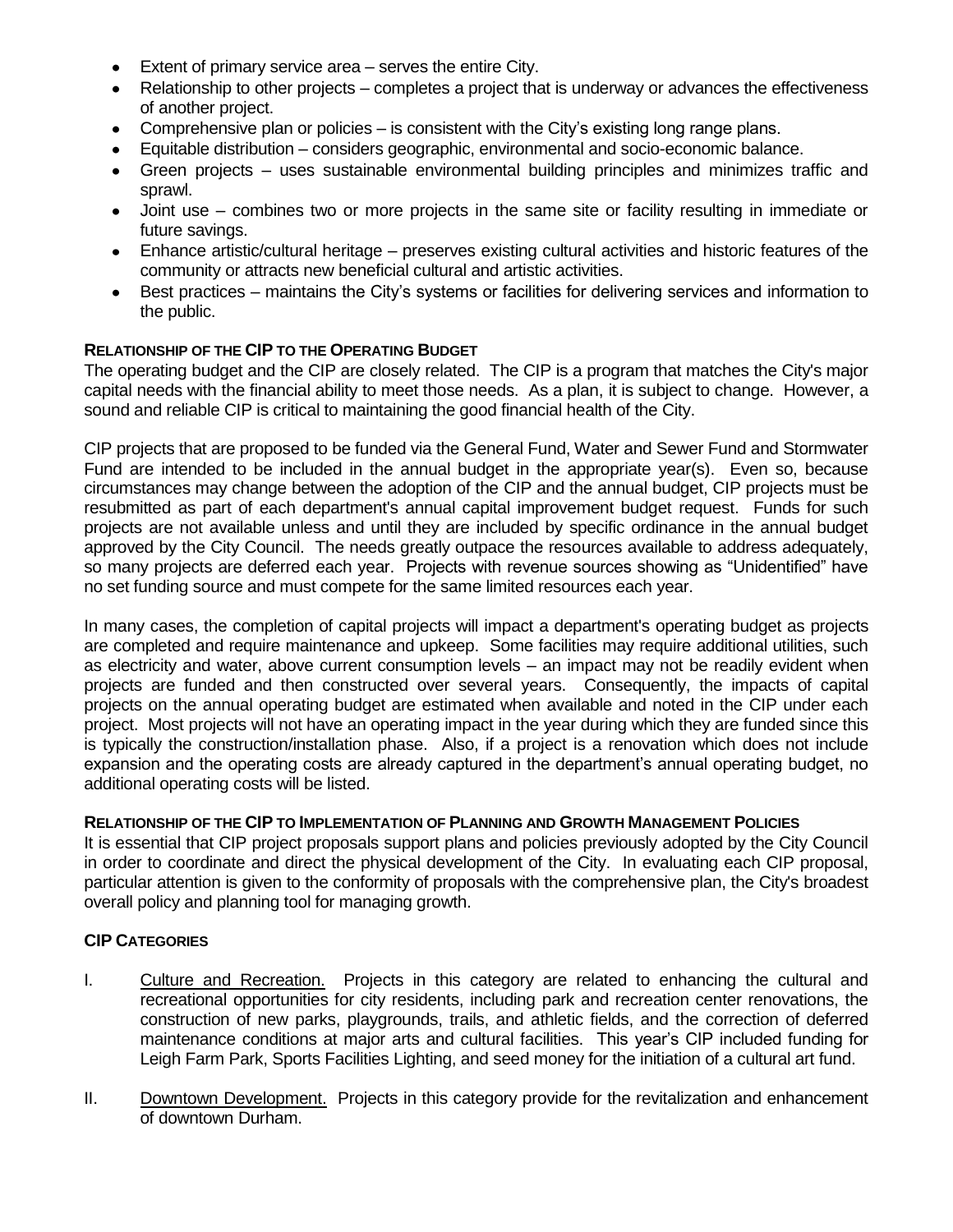- III. General Services. Projects in this category are related to city buildings and facilities. This year's CIP includes funding for ADA Compliance upgrades, for the purchase of fleet vehicles, and for renovations to several City facilities.
- IV. Public Protection. Public protection projects will enhance the City's ability to protect lives and property through police, fire, and emergency communication services. Projects in this category include deferred maintenance corrections at police and fire facilities and the renovation of cityowned buildings. This year's CIP includes funding for the 911 radio infrastructure replacement project, for the purchase of a live fire training simulator; and for a digital file management system.
- V. Solid Waste. This category contains funding for solid waste management projects. This year's CIP includes funding for the purchase of Solid Waste fleet vehicles.
- VI. Technology. This category contains projects that improve the technological capabilities of the City, producing a more efficient and accountable government.
- VII. Transportation. Transportation projects provide street, thoroughfare, sidewalk, and mass transit improvements by constructing new infrastructure or making significant improvements to the City's existing roadway and sidewalk network. This year's CIP includes funding for the continuation of the Carver Street extension, the Fayetteville Road widening project; and for street and sidewalk construction and repairs.
- VIII. Water. Projects in this category are related to expansions such as Teer Quarry and the Jordan Lake Water Treatment Plant, maintenance such as Water Distribution System Rehabilitation, or improvement of the City's water treatment and distribution system such as Water Extensions and Improvements. Funding for projects this fiscal year will come from the Capital Facilities Fee Fund, Water and Sewer Fund operating revenues and revenue bonds.
- IX. Wastewater. Projects in this category are related to expansions such as the Water Management Facility Expansion, maintenance such as the Sewer Collection System Rehabilitation, or improvement of the City's sanitary sewer collection and treatment system. Funding for projects this fiscal year will come from the Capital Facilities Fee Fund, Water and Sewer Fund operating revenues and revenue bonds. This year's CIP including funding for several wastewater infrastructure projects and for Water & Sewer fleet replacement vehicles.
- X. Stormwater. Projects in this category are designed to address and improve stormwater flow throughout the City. Projects capture the City's efforts to correct sustained damage resulting from defective and malfunctioning city lines. Some projects include Drainage Repair of City Properties, Floodplain Mitigation, and Stream Gauging Stations. This year's CIP includes funding for future watershed planning and design, and for major stormwater infrastructure improvements, and funding for Stormwater fleet replacement vehicles.

#### **REVENUE SOURCES**

The City of Durham uses many revenue sources to finance capital projects. The planned uses of these sources are reflected in the FY 2013-2018 Capital Improvement Program. The following describes the City's major revenue sources:

#### *Pay-As-You-Go*

This funding originates from revenue generated from the General Fund and the Capital Projects Fund, or from enterprise fund appropriations made in the City's annual operating budget. Typically, these appropriations are transferred to the Capital Projects Fund for accounting purposes if the project period lasts more than one fiscal year. CIP projects that are proposed to be funded via the annual operating budget are intended to be included in the annual budget in the appropriate year. Funds for such projects are not available unless and until they are approved by the City Council.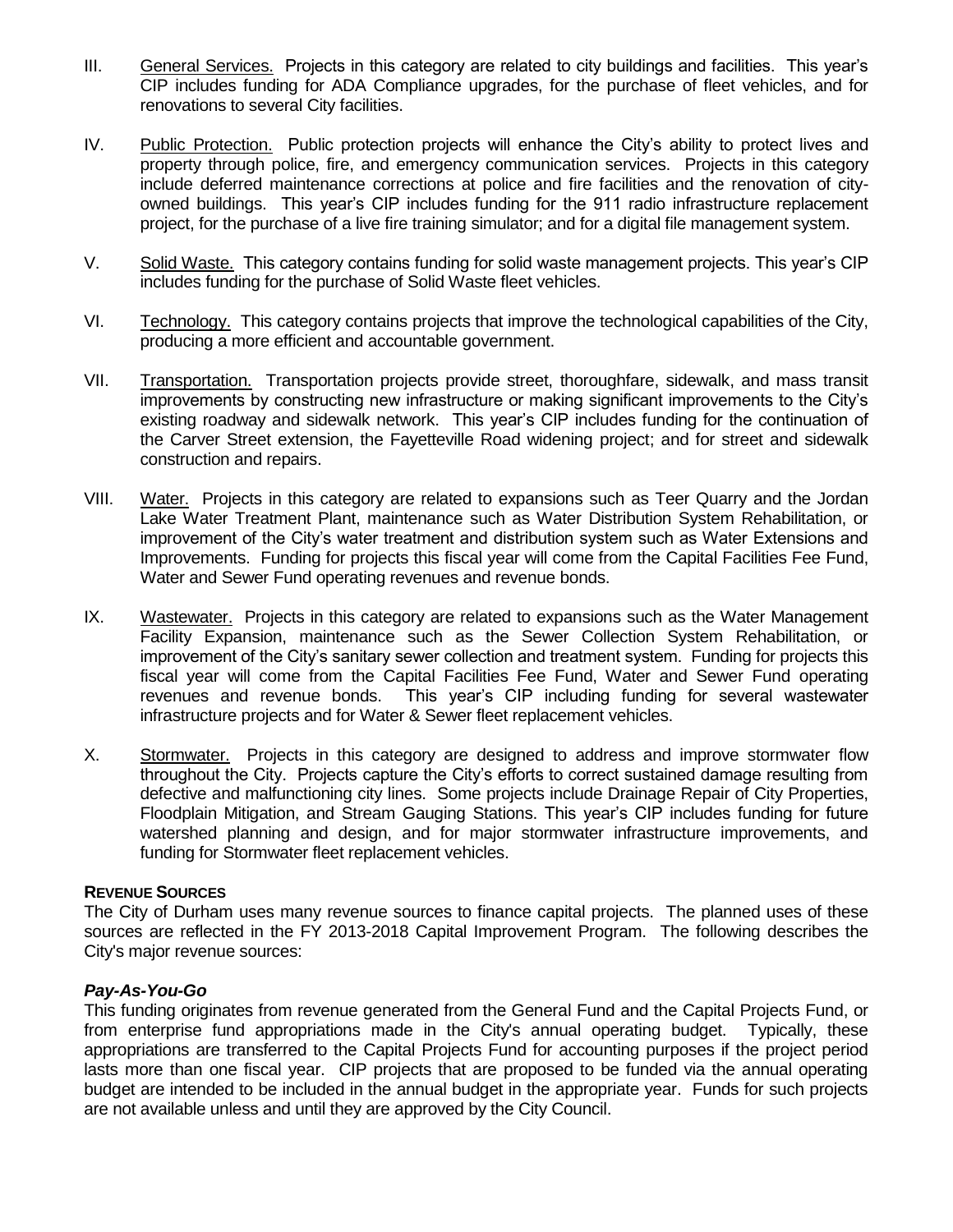#### *General Obligation Bond*

The City may borrow money from lenders, pledging the full faith and credit of the City to pay the loan through property tax revenue. This method generally requires both the approval of voters through a referendum and the approval of the Local Government Commission. The City's voters approved referenda during November 1996, November 2005, November 2007, and November 2010 to finance capital projects with general obligation bonds.

The City sells general obligation bonds to pay for expenses associated with capital projects. Bond sales are held as needed. The City may issue general obligation debt under the two-thirds rule, wherein the City may issue up to two-thirds the value of the general obligation debt retired in the prior year so long as no new general obligation debt was issued in the same year.

#### *Revenue Bond*

The City may borrow money from lenders, pledging the revenues generated from the specific operations of the project to pay the debt. Because of the nature of the security, revenue bonds do not require voter approval. Like general obligation bonds, the City sells revenue bonds as needed to pay for expenses associated with capital projects.

#### *Installment Sales*

The City may enter into an installment sales (Certificates of Participation) contract for a building or for equipment using that building or equipment to secure the financing, similar to a mortgage transaction. The City does not pledge the use of its taxing power to pay the contract. The Local Government Commission must approve the use of installment sales contracts.

#### *Impact Fees*

Impact fees are one-time charges levied against new development based on the impact on city infrastructure as determined by the land use of the project. The impact fees will be used as a funding source for a proportionate cost of capital facilities and land made necessary by new construction. Impact fees cannot be used for routine or periodic maintenance, or improvements made to the existing infrastructure where the improvements are not related to new development.

The City's impact fees are collected in three zones for streets, parks and recreation facilities, and open space land; Street Zone 4 (Southwest Durham), Street Zone 5 (Northeast Durham), Street Zone 6 (Downtown), Recreation and Open Space Zone 1 (Southwest Durham), Recreation and Open Space Zone 2 (East Durham) and Recreation and Open Space 3 (North Durham). Impact fees will be used only to serve the zone where the fees were collected. The revenue must be appropriated within ten years or returned to the developer. The expenditure of this revenue is programmed with the CIP cycle.

#### *Intergovernmental Revenues*

This category of revenues identifies funding from Durham County, the State of North Carolina, and the Federal Government. The funding sources include the State's revolving loan fund for wastewater treatment plants, state and federal funding for transportation and transit-related improvements. Project pages also show Community Development Block Grant and HOME funds in Housing CIP projects for informational purposes.

#### *Other*

Capital projects may be fully or partially funded through miscellaneous revenue sources not referenced above. Examples of other funding sources include program revenues, land sales or contributions, payments in lieu of taxes, private contributions, loan repayments, and rental income.

#### *Unidentified*

Projects that do not have an identified source of future revenue to fund them are listed here. These projects usually compete for a small pool of general fund dollars, though some may later be determined to be eligible for use of impact fees or certificates of participation. These projects are also candidates for inclusion in future general obligation bond referendums.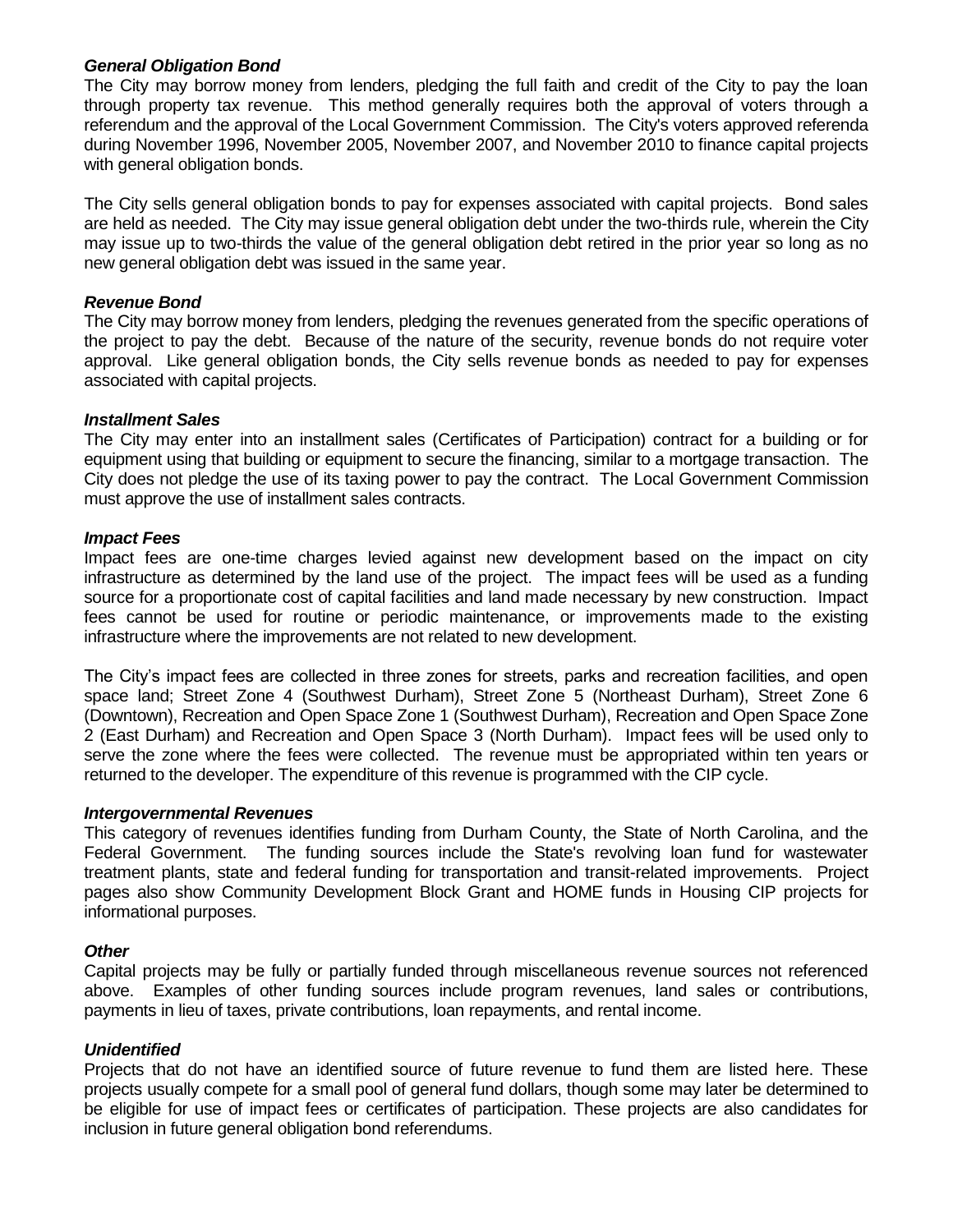#### *Completed Projects*

The following CIP projects were completed during FY 2012:

#### *Public Protection*

- Fire Administration Building upgrade
- Fire Maintenance Building upgrade
- Fire Station 2 Bell Tower replacement
- Fire Station 12

#### *Culture and Recreation*

- Event Equipment Replacement
- Lake Michie Upgrades
- Sherman Park Upgrades
- Southern Boundaries Park Upgrades

#### *Downtown Revitalization*

- Carolina Theater Phase II **Renovations**
- Durham Arts Council Upgrade
- Durham Convention Center Upgrade
- Liggett Streetscape Improvements  $\bullet$

#### *General Services*

• DATA Operations Facility

#### *Wastewater*

• ND & SD WRF Automation Systems Upgrade